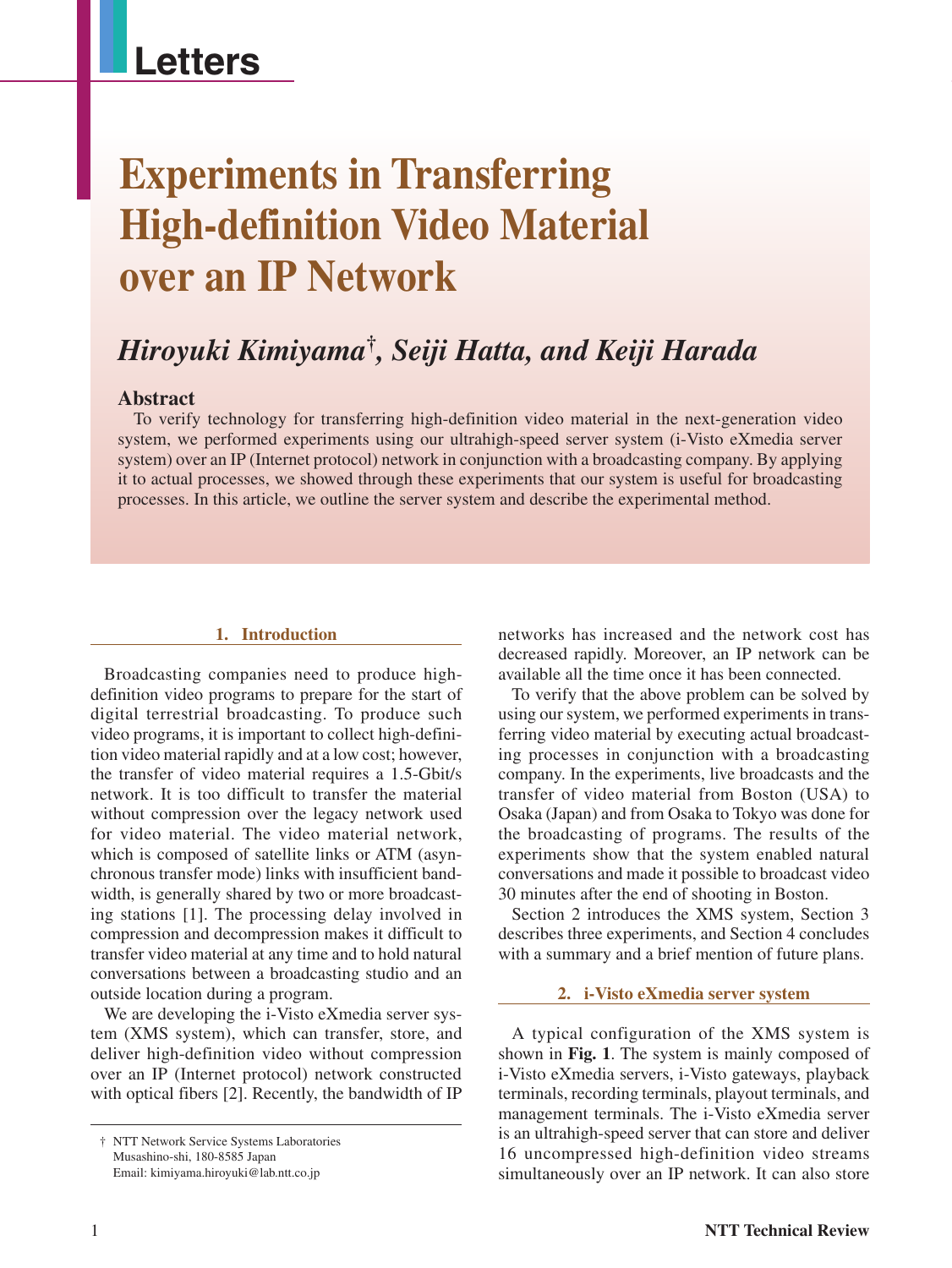

Fig. 1. Typical configuration of XMS system.

and deliver compressed video streams. The i-Visto gateway can convert an HD-SDI (high-definition serial digital interface) signal to IP packets within 5 ms and send them to another i-Visto gateway or i-Visto eXmedia server. The i-Visto gateway can also reformat from received IP packets to an HD-SDI signal within 10 ms. This i-Visto gateway is an enhanced version of the i-Visto gateway XG [3]. The playback terminal can play back a video stream from the server. The recording terminal can store a video stream on the server. The playout terminal is used for sending a video stream to a playout system in the broadcasting station. The management terminal can monitor the status of this equipment, which has been developed in NTT laboratories. For nonlinear editing systems in the XMS system, we can use commercially available systems.

The XMS system is applicable to the following broadcasting processes, as shown in **Fig. 2**. Although these processes have been implemented using videotape, coaxial cables, and dedicated video networks, they can be shifted over to the IP network by introducing our XMS system. Moreover, using the XMS system provides the following advantages to the processes.

(1) Live broadcasting

Using i-Visto gateways enables full-duplex transmission of live uncompressed high-definition video between an outside location and a broadcasting studio. Even if the location is overseas, natural conversation between the studio and the location is possible.

(2) Ingestion

From a remote recording studio or an outside location, using the i-Visto gateway and the recording terminal makes it possible to store (ingest) video material into the i-Visto eXmedia server through the IP network. Before the introduction of our system, videotapes and a storage area network were used to store video material. Stored video material is used for the programs' editing process and playout process. There is less delay before editing can start when one is not recording to tapes and not physically transporting the tapes. Although the storage area network is based on optical fiber, it has a distance limitation of 2 km as a result of its architecture. Therefore, it is difficult to store video material from a remote studio far from the broadcasting station.

(3) Transfer to/from editing studio

The video material is edited for a broadcasting program in an editing studio. A video editor in the editing studio can directly transfer video material from the i-Visto eXmedia server through the IP network. He or she can also directly transfer edited video to the server.

(4) Playout

Using a playout terminal and the i-Visto gateway makes it possible to send video stored in the i-Visto eXmedia server to a playout system through the IP network in the broadcasting station. The XMS system can send videos in turn with a short response time of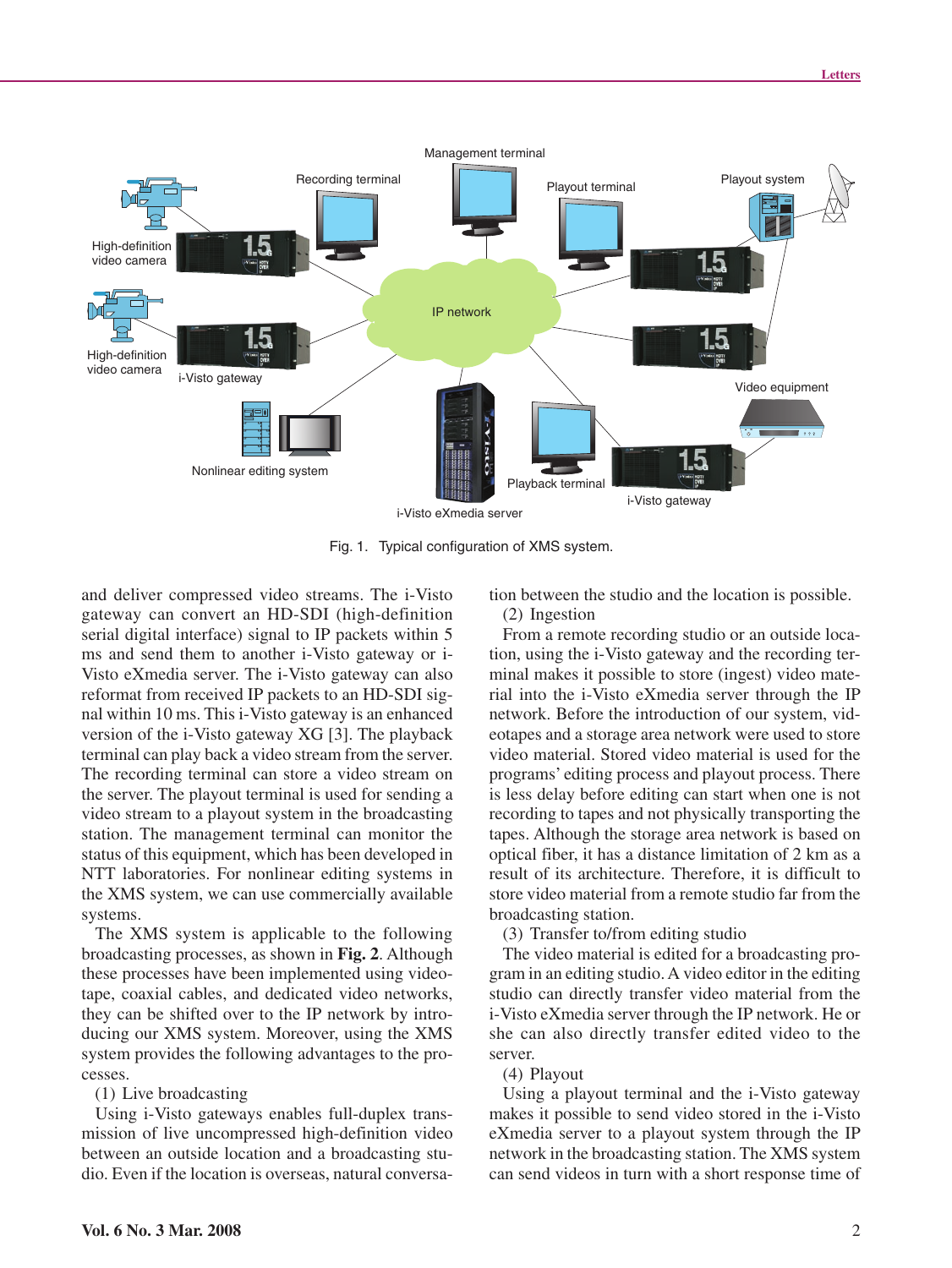

Fig. 2. Broadcasting processes with XMS system.

a few milliseconds and can remotely start and stop the sending video through the IP network.

(5) Transfer to/from affiliated broadcasting stations

Generally, affiliated broadcasting stations use video material that is shot by a parent broadcasting station. The XMS system can retrieve video material and transfer it from a parent broadcasting station. Before the introduction of our system, a parent broadcasting station could only select video material to send to affiliated stations and send the selected material to them at particular times. However, the XMS system enables an affiliated station to play back video material with a VCR-like controller (VCR: video cassette recorder) and obtain any video material at any time through the IP network. It supports VCR-like functions of fast forward, fast rewind, pause, and frameby-frame playback. It enables any scene to be searched for using these playback functions.

As mentioned above, the XMS system supports not only live broadcasting but also almost all broadcasting processes: ingestion, transfer to/from an editing studio, playout, and transfer to/from affiliated broadcasting stations.

#### **3. Experiments**

To check whether or not the XMS system using the IP network is applicable to actual broadcasting processes, we performed the following three experiments from April to August 2007 in conjunction with Asahi Broadcasting Corporation located in Osaka.

**Experiment 1:** Live broadcasting, ingestion of video material, and transfer to an editing studio

The system configuration for the experiments is shown in **Fig. 3**. We set the i-Visto gateways in both Boston and the broadcasting station in Osaka. The IP network connected between Boston and Osaka was composed of JGN2 [4], GEMnet2 [5], Internet2 [6], and Northern Crossroads network [7].

We tested live broadcasting four times in total with no problems. Uncompressed high-definition video was transferred both ways between Boston and Osaka. The transmission delay from Boston to Osaka was less than 100 ms. Therefore, casters both in the studio and at the outside location were satisfied because they could have natural conversations.

We also transferred video material from Boston to the i-Visto eXmedia server in Osaka just after it was shot with a video camera. The video was compressed by the DVCproHD encoder in the video camera and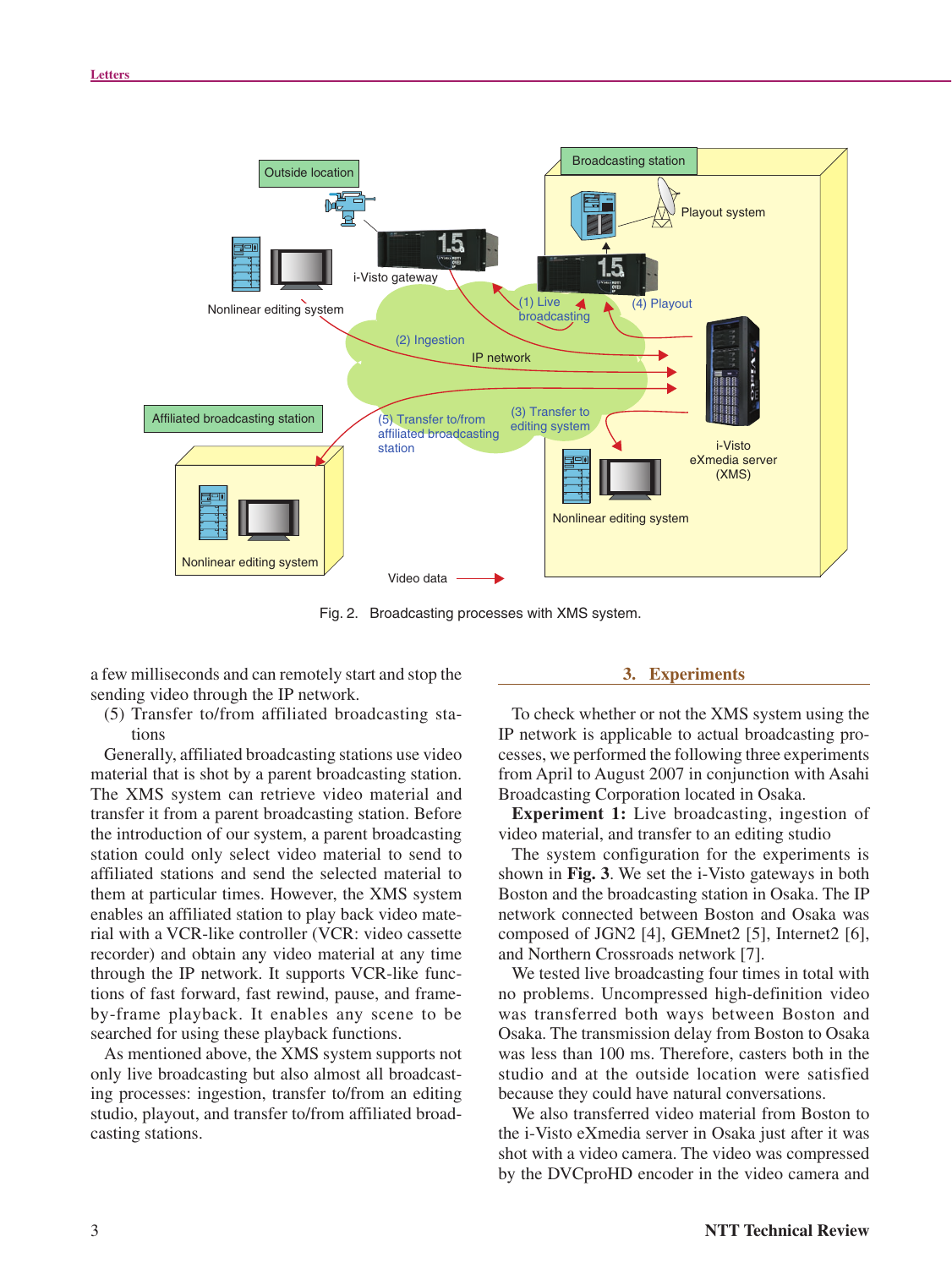

Fig. 3. Live broadcasting from Boston.



Fig. 4. System configuration for experiments 2 and 3.

recorded to flash memory in the camera. After the video was captured in a notebook PC, we transferred it from the PC to a transcoder in order to decode the compressed video. Furthermore, we output video material from the server in the editing studio and edited it. We confirmed that we could finish video editing within 30 minutes after the start of the transfer.

**Experiment 2:** Transfer of video material about an election to an affiliated broadcasting station

The system configuration for the experiment is shown in **Fig. 4**. First, after linear editing of the video material, which was shot in the office for candidates, in the broadcasting station, the video material was stored in the i-Visto eXmedia server in Asahi Broadcasting Corporation by using a recording terminal and the i-Visto gateway. Second, we retrieved video material, searched for necessary scenes, and played them back using a playback terminal at TV Asahi Corporation in Tokyo. Although the distance between Osaka and Tokyo is 600 km, we were able to play back the material with the same operability as the VCR beside the playback terminal. We also confirmed that the XMS system enabled the receiver to select any video and any scene, whereas before the introduction of our system, material could be selected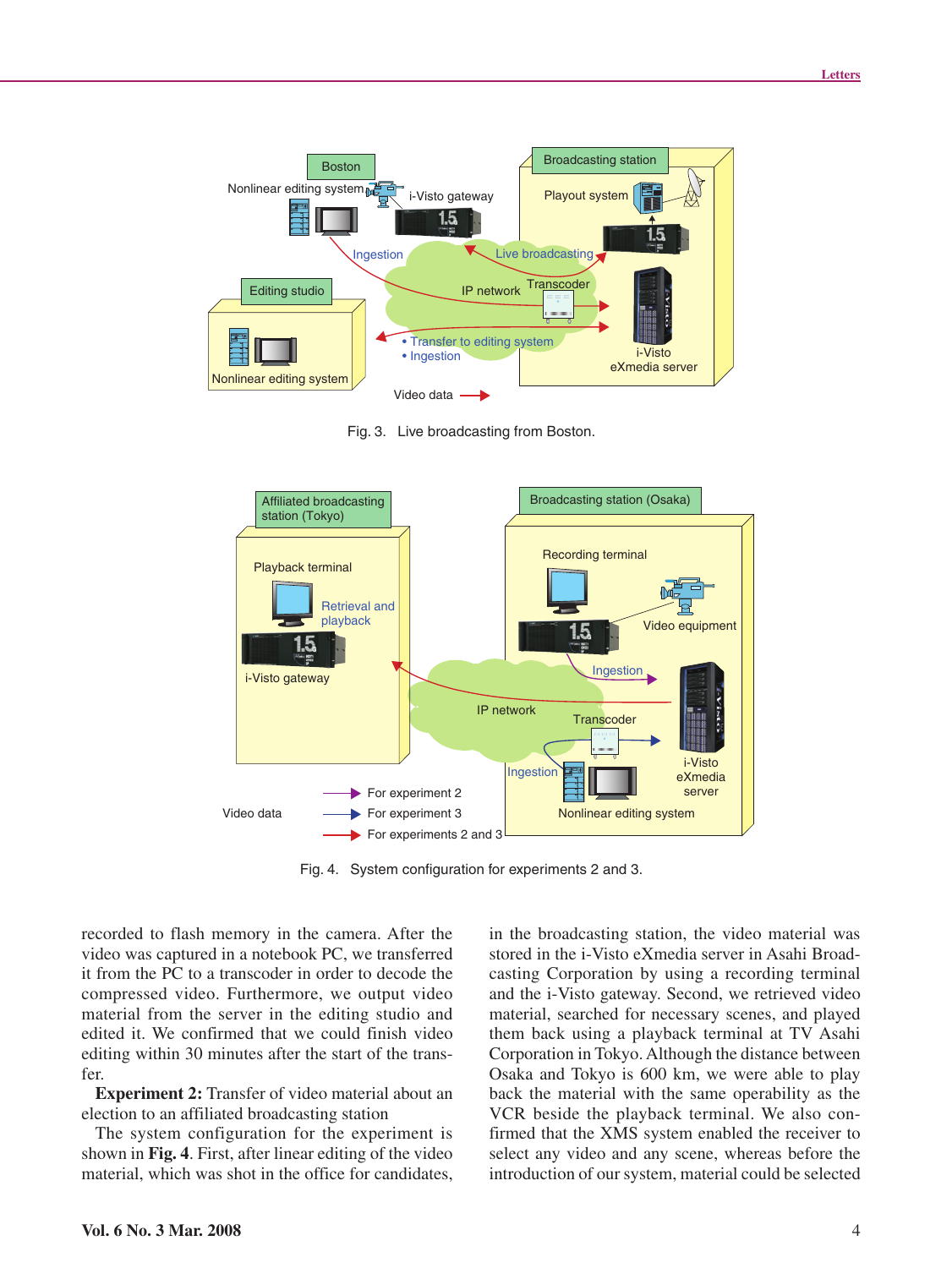only by the sending broadcasting station.

**Experiment 3:** Transfer video material about a baseball tournament to an affiliated broadcasting station

We used the system shown in Fig. 4 in the experiment. This time, we used a nonlinear editing system instead of a linear one. The video material was compressed by a DVCproHD encoder and the edited video was transferred directly from the editing system to the transcoder. The video was decoded by the transcoder and transferred to the i-Visto eXmedia server in Osaka and stored in it. Thus, we were able to play back any scene of any video in Tokyo in the same way as in the previous experiment. Since we did not use any tapes in the experiment, we could play back the video 30 seconds after editing finished. We confirmed that the XMS system is suitable for a news broadcasting system. We also confirmed the reliability of the XMS system because it never stopped during these experiments.

#### **4. Conclusion**

To verify that the XMS system that we have developed is applicable to broadcasting processes, we performed experiments in which we applied it to actual broadcasting processes in conjunction with a broadcasting company. As a result, we found that the XMS system with an IP network is applicable and can improve the broadcasting process, especially live

broadcasting and transfer between affiliated broadcasting stations. In the future, we will improve the user interface and make the XMS system more reliable.

#### **Acknowledgments**

We thank Keishi Kandori of Asahi Broadcasting Corp. for allowing us to perform these experiments, Leo D. Donnelly of Harvard University for supporting the IP network configuration in the USA, and Hiroshi Suzuki of TV Asahi Corporation for testing our server system.

#### **References**

- [1] "Digital TV Transmission Network for Digital Broadcasting," Raisers, Vol. 50, No. 8, pp. 21–25, 2002 (in Japanese).
- [2] T. Ogura, H. Kimiyama, T. Kugimoto, T. Kawano, K. Shimizu, and M. Maruyama, "Method of Achieving an EDL-based Video Editing Function on a PC-cluster Distributed-RAID Video Stream Server, IEICE Technical Report, Image Engineering, Vol. 105, No. 500(20060102), pp. 139–143, 2006.
- [3] T. Mochida, T. Kawano, T. Ogura, and K. Harada, "The i-Visto Gateway XG—Uncompressed HDTV Multiple Transmission Technology for 10-Gbit/s Networks," NTT Technical Review, Vol. 3, No. 4, pp. 38–43, 2005.
- [4] http://www.jgn.nict.go.jp/english/index.html
- [5] H. Uose, M. Yamaguchi, and J. Kishigami, "GEMnet2: New Network Testbed for Global R&D," NTT Technical Review, Vol. 1, No. 5, pp. 31–38, 2003.
- [6] http://www.internet2.edu/
- [7] http://www.nox.org/